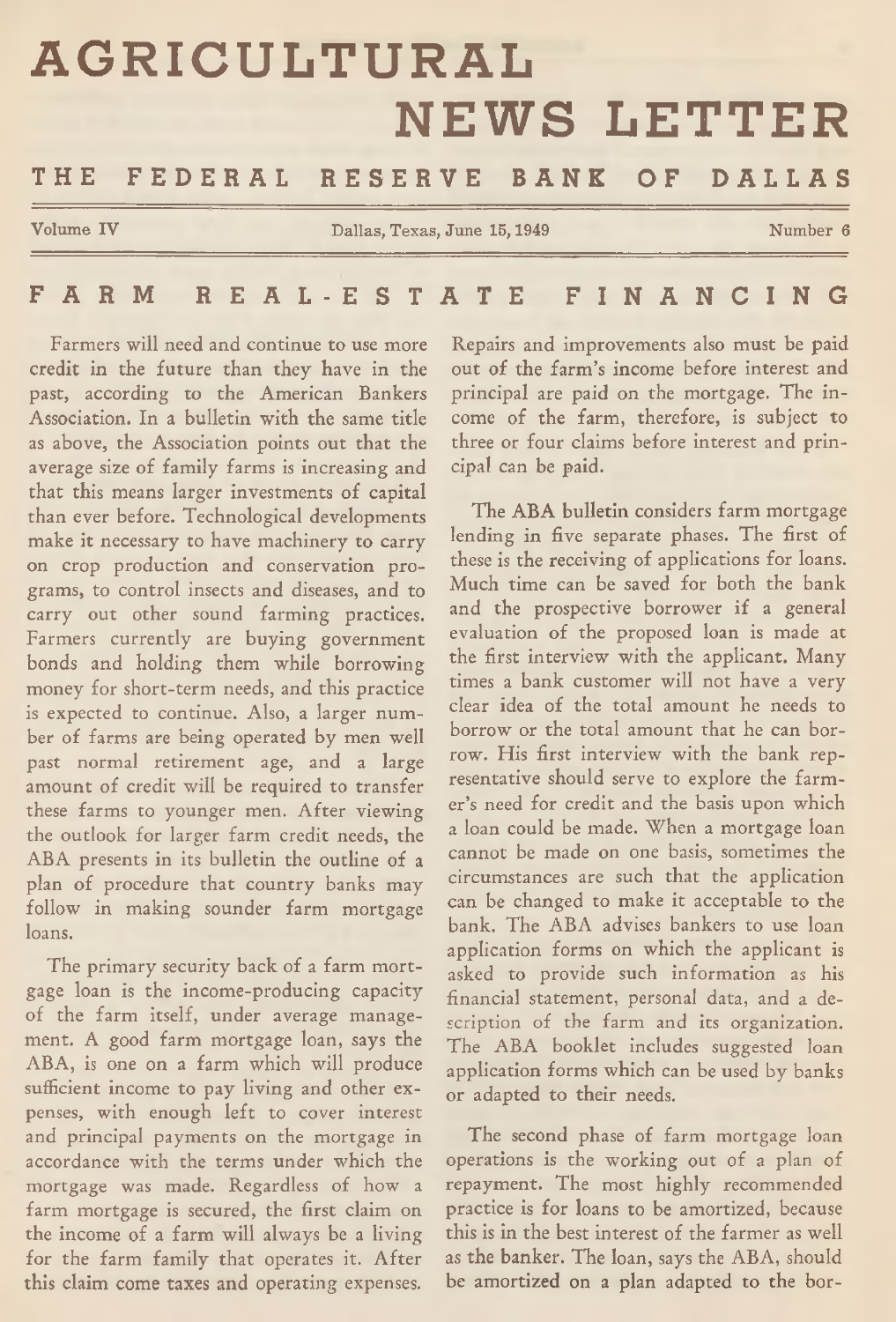rower's ability to pay, and the loan contract should permit the borrower to pay faster than required by the contract if he desires. Subject to applicable banking laws, both the terms of years and the frequency of payments should depend upon the type of farming, the quality of the farm, the size of the loan, and the borrower's ability to meet the payments. In cases where farm income is primarily from the sale of crops, it is usually desirable to have payments made at the time the crops normally are sold. On dairy farm mortgage loans, it may be desirable to have payments made monthly or quarterly.

Banks generally follow one of two basic amortization plans. In one, described as the Diminishing Payment Plan, the amount of principal payments remains constant, while the amount paid in interest declines with each payment, making each succeeding total payment smaller. The other plan, which is used more commonly and known as the Constant Payment Plan, calls for the same number of dollars to be paid to the bank on each payment date throughout the entire life of the loan. In this type of repayment plan, the interest portion of the loan payment becomes progressively smaller, while the portion applied to principal gradually becomes larger. Tables for computing payments under these plans arc included in the bulletin. The use of a payment card or receipt book to record payments for the borrower has been a successful practice in many banks.

The third phase of farm mortgage lending, as outlined by the ABA, is sound appraisal, which is the foundation of satisfactory lending. The appraisal of a farm is not a science but is an expression of the judgment of an appraiser selected by the bank. It includes (1) inspection of soil, topography of the land, and farm buildings, to secure an accurate idea of their physical productivity; (2) consideration of the equipment and the managerial ability of the farmer himself, to get some idea of how well the soil is likely to be employed; and (3) checking roads, churches, schools, and availability to farm markets, which also affect the salability of the farm.

The history of farm mortgage credit emphasizes the fact that current market prices of farm land and of farm products are not a proper basis for extending long-term mortgage credit. Rather, banks should adhere to values based on the farm commodity prices which appear likely to prevail over a period of future years. Basing loans on normal values of land and normal commodity prices will prevent many difficulties for both farmers and lenders. The ABA bulletin contains much information that would be helpful to bank appraisers in appraising a farm. It also includes forms to be used or adapted for use in appraising farms for loan purposes.

The fourth phase of farm mortgage lending is the closing of the loan, which comes after the loan has been approved and the terms of the loan have been accepted by the borrower. This includes such matters as the actual signing of the papers and the arranging for the deed of trust and the insurance on buildings. The place for keeping these papers varies with different banks, but a loan file in which all the papers on an individual borrower are kept in a single folder is recommended.

The final phase of farm mortgage loan operations is servicing the loan, which means maintaining helpful and friendly contact with the farmer. This may involve occasional visits to the farm, providing the farmer with economic information which will help him to operate his farm efficiently and to keep in a safe financial position, as well as checking on payment of taxes, and so on. Reports containing information obtained by inspections of the farm should be collected in the loan file.

As banks engaged in farm mortgage lending take steps to improve their loan operations by use of credit files containing adequate information on the borrowers, they will be putting their loan service on a sounder basis. A specified plan in making of farm mortgage loans, including the taking of an application, the making of a sound appraisal, and the compiling of full credit information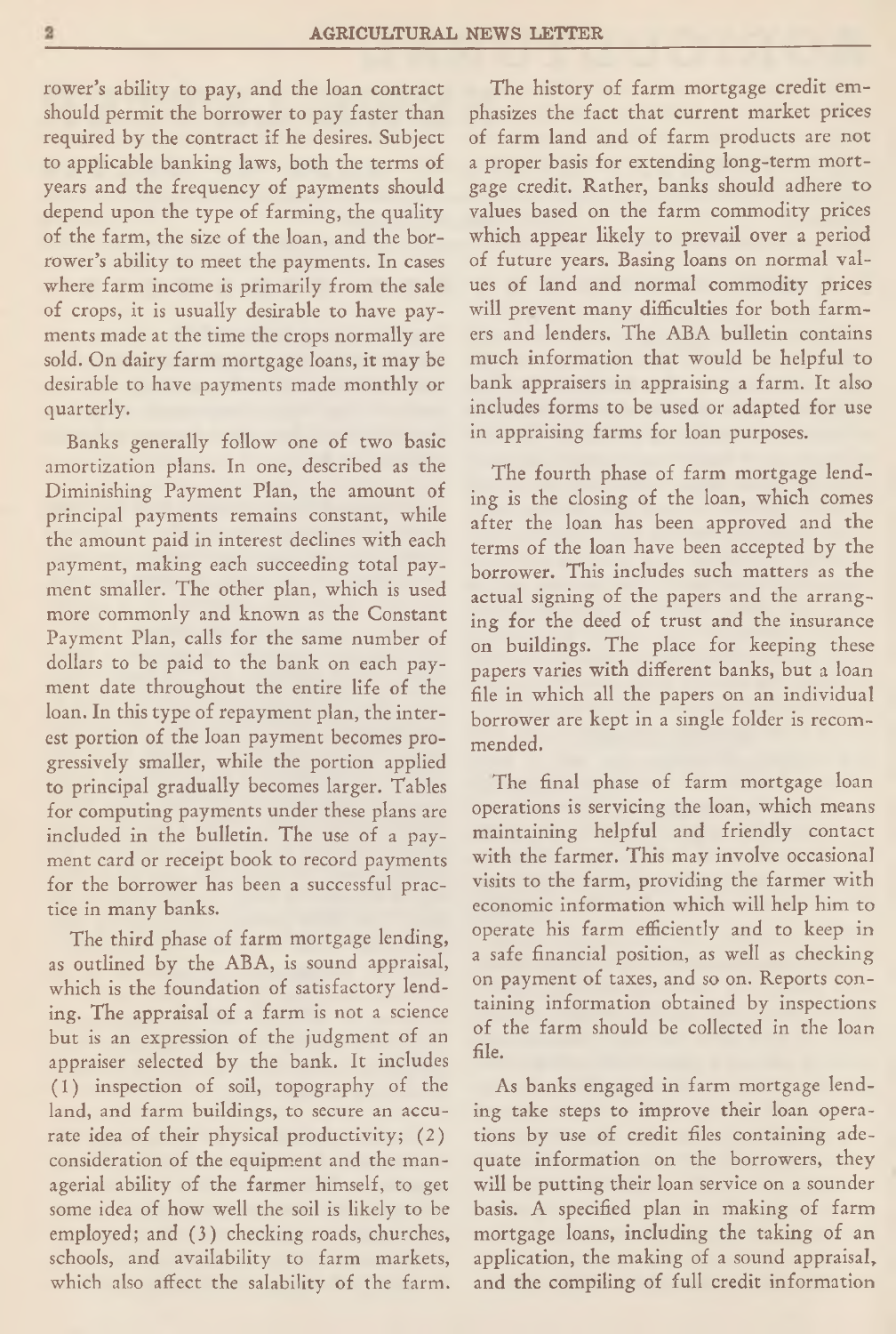about the man and the land, will have an important bearing upon the over-all public relations of the bank and give backing to the officers and directors in their approval of loans.

Copies of the bulletin reviewed here may be obtained from the American Bankers Association, 12 East 36 Street, New York City.

## FARM MANAGEMENT Higher Sheep Profit Gained from Quality Foundation Animals

Quality foundation animals are a prerequisite to higher profits in sheep raising, says Dr. H. M. Briggs, Animal Husbandry Department, Oklahoma A. & M. College. This is an important consideration for sheep raisers who are increasing or improving their flocks.

Both native ewes and western ewes have their merits, depending upon the objective of the producer. Native ewes are preferable for mutton production because of their conformation, or form, and the wool clip from a well-bred flock usually exceeds in quantity that from a fine wool flock. Ewes of this type have proved useful to the producer who wants only a small flock. They usually can be secured locally, and flock replacements can be selected from the ewe lamb crop.

There are several advantages in having western or fine wool ewes, in addition to the exceptionally fine quality of wool produced. The initial investment is smaller, and they require less feed than the heavier natives. They are easy to obtain in large numbers and ordinarily will breed and lamb early. The chief disadvantage of western ewes is their mutton conformation, which is not particularly desirable. They are also likely to have fewer twins than natives and are more nervous at lambing time, but they do make good mothers if handled properly.

If fine wool ewes are used in the production of lambs for market, they must be bred to good purebred mutton rams that will give the lamb crop thickness of fleshing, says the

sheep specialist. The cost of using a highquality purebred ram is a minor item in sheep production when one considers that the ram may sire 35 to 40 head of lambs per year and may be used over a four- or five-year period.

#### Control of Coccidiosis in Livestock

Coccidiosis, which is sometimes called red dysentery, is caused principally by confining livestock in unsanitary pens or lots or by permitting water holes to become contaminated, says Dr. W. C. Banks, Extension Veterinarian of Texas A. & M. College. When large herds of cattle are fed outdoors, muddy, wet ground around haystacks, feed troughs, and watering places becomes a problem. Dr. Banks urges farmers to fill in the low spots and provide sufficient drainage so that the ground will dry out. Frequent removal of barnyard manure to fields also helps prevent coccidiosis and, at the same time, builds crop and pasture yields.

Since this disease affects the younger animals— from four months to two years of age —it is advisable to separate this age group from the older animals. Infected animals should be penned to themselves as much as possible.

Treatment of diseased animals may be accomplished with sulfaguanidine, says Dr. Banks. One grain of the drug per pound of animal is the recommended dosage. For example, a 500-pound calf might need 500 grains a day, or roughly one ounce. It is recommended that the treatment be divided into four doses, or one-quarter ounce at a time.

### Sudan Grass Makes Excellent Hay

Sudan grass is a cheap, easy crop to grow; it has practically no weather hazards; and in feed value it compares very favorably with leading top-quality hay crops such as alfalfa, lespedeza, and Bermuda grass, says the Louisiana Extension Service. No other grazing crop will give as much return on labor and investment during July, August, and September. Sudan grass is a tropical plant and